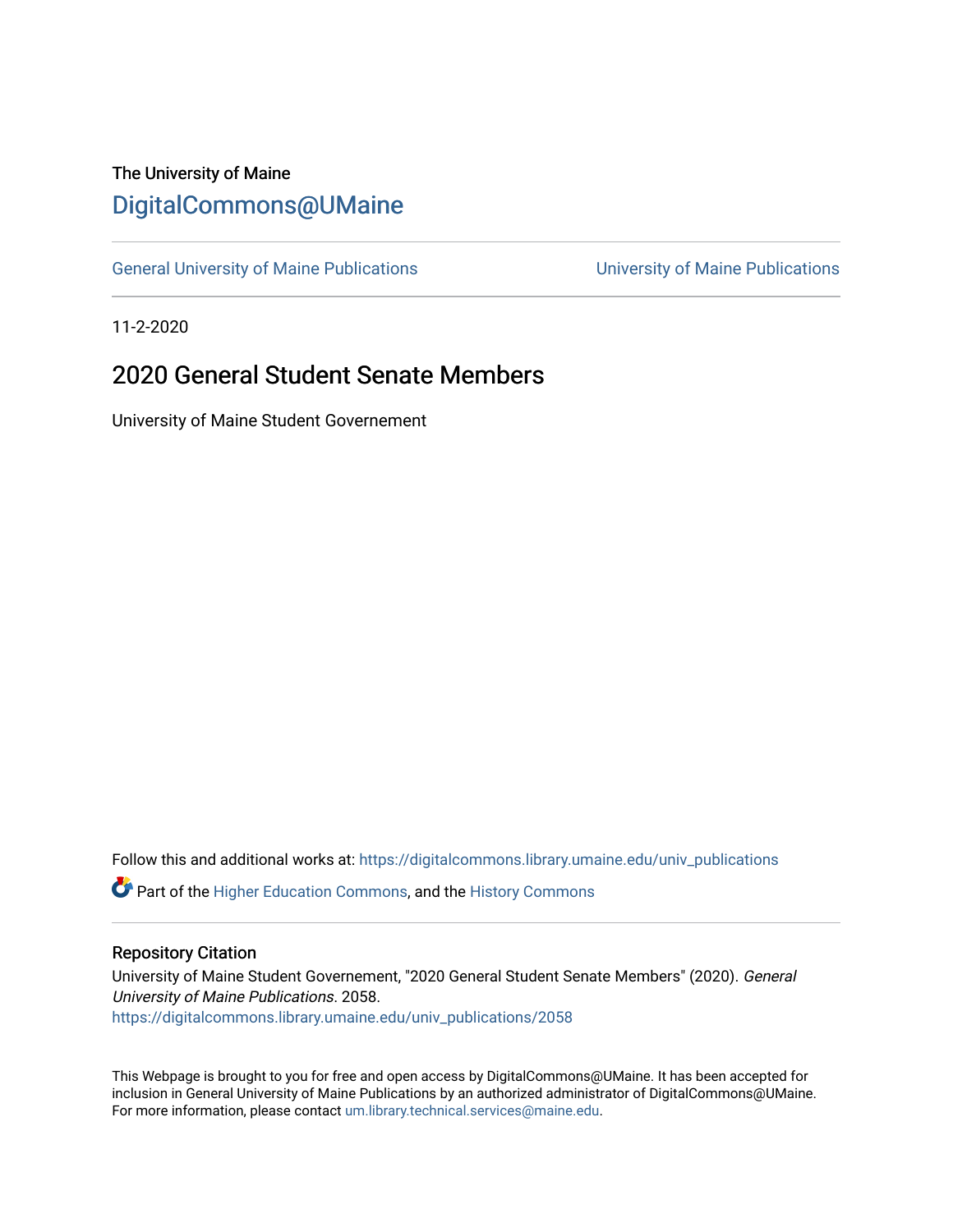

#### A Senator's M1ss10n

UMSG Senators operate to ensure UMaine students and their interested are well represented by their Student Government and their University as a whole. A Senator has a strong voice in decisions on important UMaine legislation, as well as the power to contribute to other internal functions, including but not limited to: funds allocation to student organizations, as well as support and promotion of campus events.

#### Who Can be a Senator?

All backgrounds, demographics and styles of people are encouraged to join Student Senate! You must be an Undergraduate Student in good standing with GPA of 2.0 or higher.

#### What a Senator Does

- Attends weekly Student Senate Meetings in the Memorial Union
- Has an honest, genuine commitment to UMSG
- Openly voices their opinion in order to support their convictions

## What is the General Student Senate?

The UMSG General Student Senate meets every Tuesday of the academic year at 6:00 PM in the Bangor Room of the Memorial Union. Due to COVID-19 our meetings have been moved to 100 Neville Hall and can also be viewed on Zoom. Senators and Executives gather to hear reports from Senate Committee Chairs, Representative Boards, Community Associations, clubs, faculty members, and many more. Senators debate and vote on club recognition and funding as well as resolutions that effect the entire student body.

If you have questions or concerns about your experience at UMaine GSS can be a valuable resource or venue for discussion of the issues that effect you and your student community.



Apply to be a **Senator** 

### **Fall 2020 Senators**

(Last Updated: November 2nd, 2020

- **1.** Kylie Trawick
- 2. Frank Kelly
- 3. Ben Orgel
- 4. Peter Alexander
- 5. Camryn Hammi I
- 6. Austin Westfield
- 7. Tessa Shanteler
- 8. Connor Bray
- 9. Angel Loredo
- 10. Blaize Vail
- **11 .** Isaiah Bedsole
- 12. Alyssandra Ciasullo
- 13. John Chaplin
- 14. Michael Delorge
- 15. Alexis Plater
- 16. Catherine 'Keely' McConville
- 17. Kayleigh Hogg
- 18. Leanne Nisbet